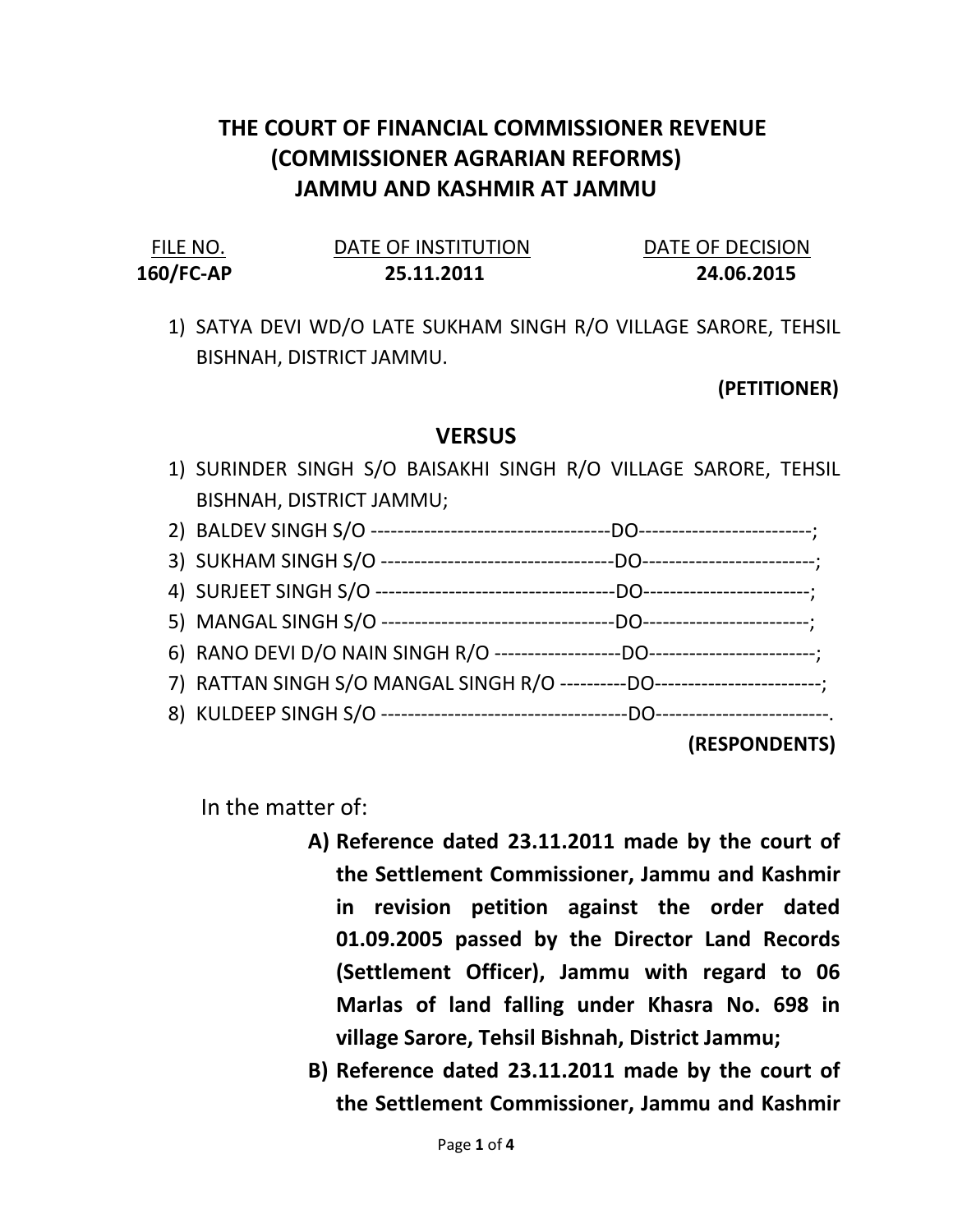in revision petition against the order dated 12.08.2010 passed by the Deputy Commissioner, Jammu with regard to the aforesaid land.

Nemo for the parties.

## J U D G E M E N T

- 1) The summarised facts of the case are that Satya Devi, petitioner herein is the owner of land measuring 06 Marlas falling under Khasra No. 698 in village Sarore, Tehsil Bishnah, District Jammu. The dispute between the parties started for the first time in 1999 when the Tehsildar, Bishnah directed an entry of a pathway with regard to the land under consideration in the register girdawari. It appears that the said pathway leads to the houses of the respondents herein in Khasra No. 699.
- 2) The petitioner herein brought an action before the Director Land Records (Settlement Officer), Jammu challenging the order of the Tehsildar, Bishnah in an appeal. After going into the facts and circumstances of the matter, the said court allowed the appellant's claims and set aside the order impugned. However, the petitioner was directed to allow the respondents to use that pathway with the further observation for the acquisition of the land of the petitioner by the Deputy Commissioner, Jammu and subsequent payment of compensation.
- 3) Unsatisfied, the petitioner herein questioned the legality of the order passed by the Director Land Records, Jammu in revision before the Settlement Commissioner, Jammu and Kashmir. The court below observed that the Director Land Records on one hand has rightly held that the action of the Tehsildar, Bishnah is against the law but has at the same time allowed the respondents to use the land as a pathway directing the petitioner to approach the Deputy Commissioner, Jammu for acquisition and compensation for the land underneath pathway.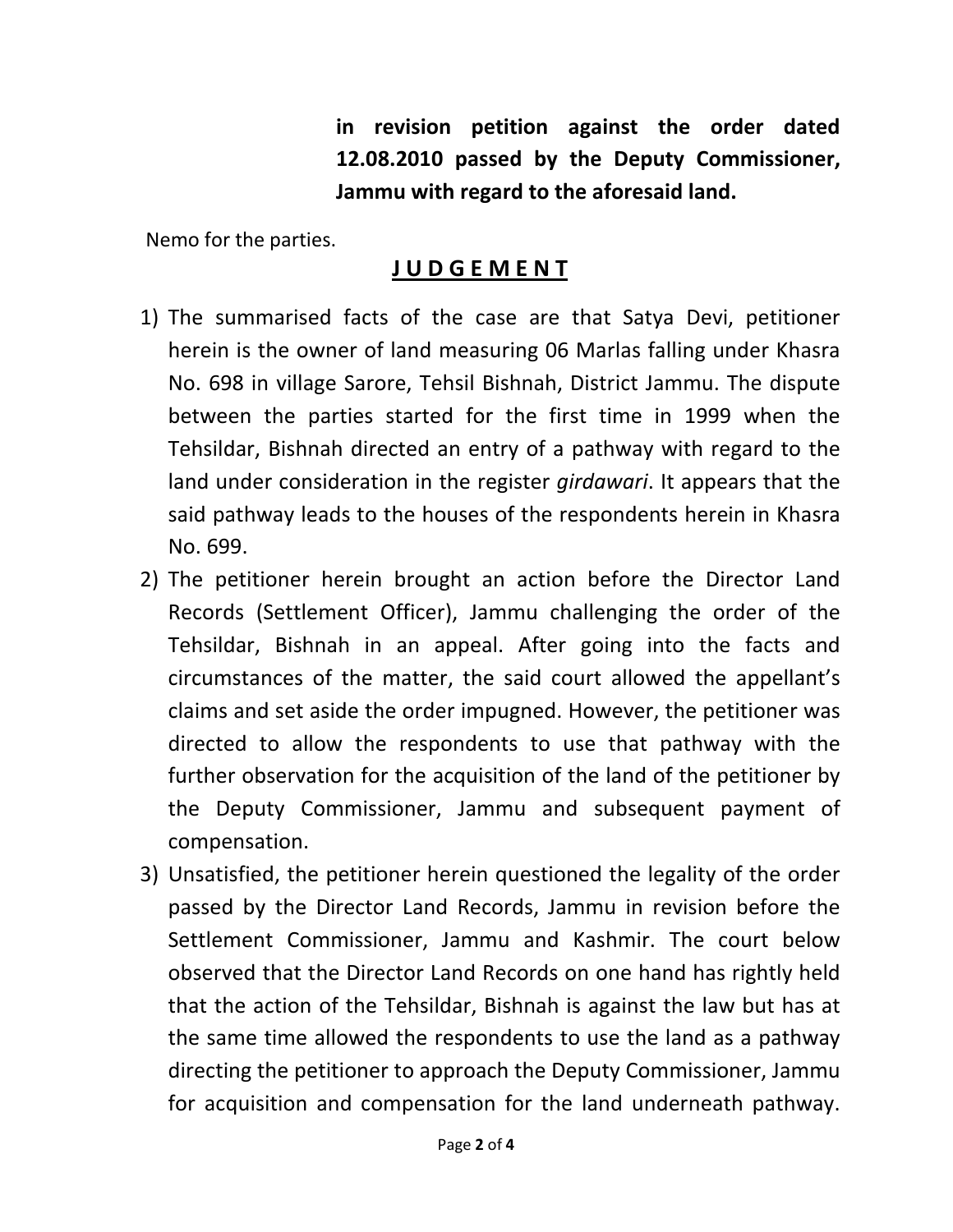The court below further said that the exercise of right over pathways and places used for common or public purposes comes under Sec. 3 of the Common Lands (Regulation) Act, 1956. This case in no way comes under the purview of the aforesaid Act.

- 4) As regards the second reference, the Deputy Commissioner, Jammu seems to have passed the order dated 12.08.2010 with respect to the land in question as a follow-up of the impugned order dt. 01.09.2005 of Director Land Records (Settlement Officer). The court below observed that this order was passed during the pendency of the revision petition before the court below and opined that if the impugned order of the DLR is to be set aside, so should be this order. Taking these causes into consideration, the court below has submitted the case to this court with the recommendation to set aside the order of the Director Land Records, Jammu to the extent it pertains to let the respondents to use the pathway.
- 5) This court has carefully gone through the case file and observes that the court below has rightly settled the issues. The land in question is exclusively the ownership land of the petitioner and is not a common property. There is, therefore, no reason to disagree with the observations made by the court below. However, it is very unfortunate that the petitioner who is a widow is running from pillar to post for the settlement of a trivial issue related to her proprietary land.
- 6) Having considered the facts and circumstances of the case and for the reasons aforesaid, both the references dated 23.11.2011 made by the Settlement Commissioner, Jammu and Kashmir are accepted. The impugned orders dated 01.09.2005 passed by the DLR, Jammu and dated 12.08.2010 passed by the Deputy Commissioner, Jammu are both set aside. The case is remanded to the Tehsildar concerned for further appropriate necessary action in the matter. No costs. Interim